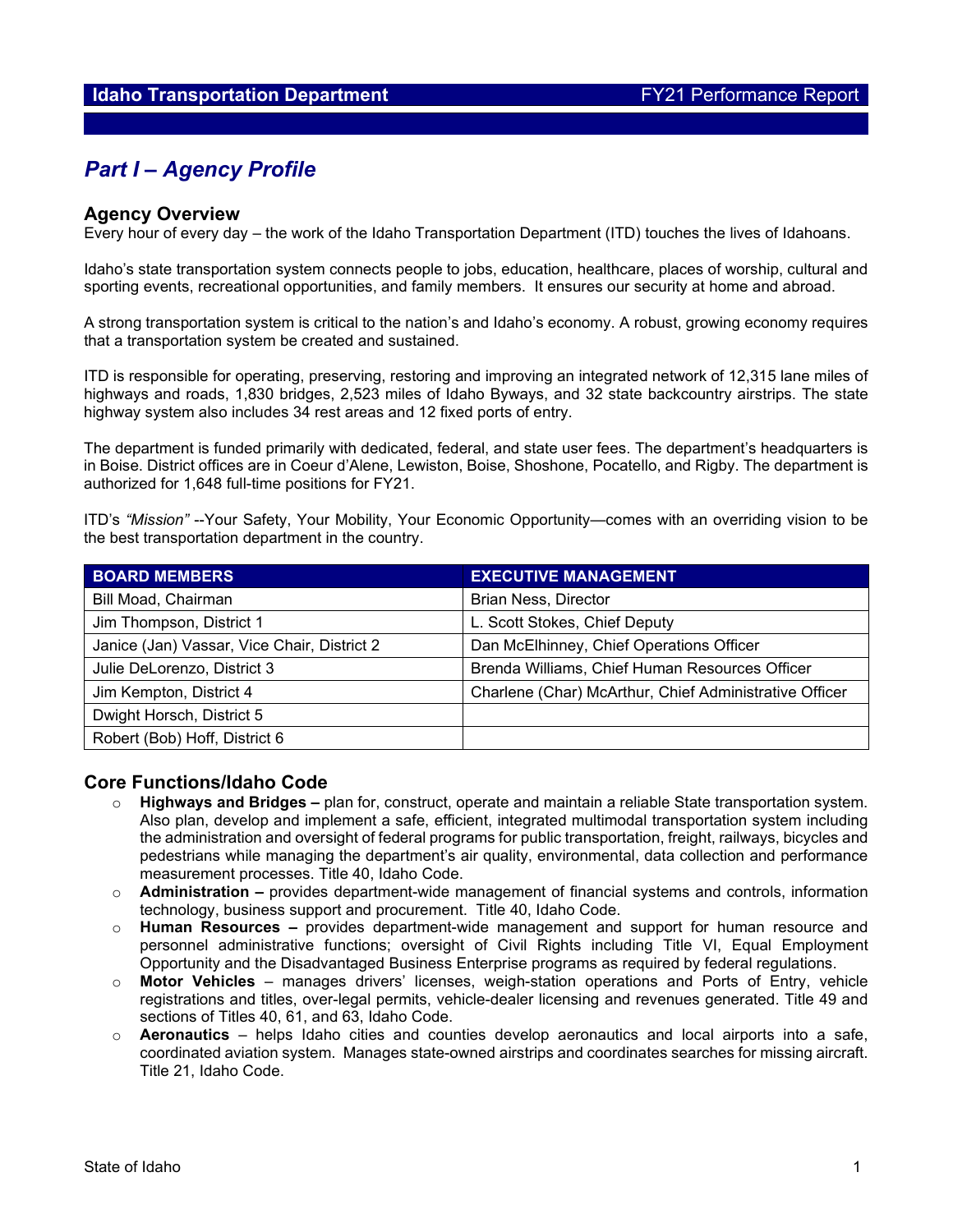#### **Revenues and Expenditures (SFY)**

| Revenues <sup>1,4,5,6,7</sup>                | <b>FY 2018</b> | FY 2019        | <b>FY 2020</b> | FY 2021        |
|----------------------------------------------|----------------|----------------|----------------|----------------|
| Aeronautics Fund                             |                |                |                |                |
| State <sup>7</sup>                           | \$3,014,615    | \$3,261,472    | \$3,087,459    | \$6,588,053    |
| Federal                                      | \$258,214      | \$348,141      | \$540,836      | \$616,830      |
| State Highway Account Fund                   |                |                |                |                |
| State                                        | \$340,218,991  | \$344,727,599  | \$342,120,304  | \$372,589,659  |
| Federal                                      | \$333,536,795  | \$354,641,984  | \$396,513,651  | \$398,455,281  |
| Local                                        | \$4,029,825    | \$10,367,038   | \$22,275,600   | \$8,531,271    |
| Strategic Initiatives Program <sup>4,7</sup> |                |                |                |                |
| State                                        | \$16,889,688   | \$37,304,701   | \$654,886      | \$75,064,550   |
| Trans Expansion & Mitigation <sup>5</sup>    |                |                |                |                |
| State                                        | \$22,719,687   | \$19,851,449   | \$22,411,732   | \$24,368,633   |
| CARES Act Covid-10 Fund <sup>6</sup>         | <u>\$0</u>     | <u>\$0</u>     | \$65,486       | \$5,877,687    |
| <b>Total</b>                                 | \$720,667,815  | \$770,502,384  | \$787,669,954  | *\$892,091,964 |
| <b>Expenditures<sup>1-6</sup></b>            | <b>FY 2018</b> | <b>FY 2019</b> | <b>FY 2020</b> | FY 2021        |
| <b>Personnel Costs</b>                       | \$114,152,124  | \$118,331,785  | \$123,658,416  | \$125,836,563  |
| <b>Operating Expenditures</b>                | \$102,292,368  | \$95,713,628   | \$92,690,148   | \$98,214,764   |
| Capital Outlay <sup>3</sup>                  | \$504,661,918  | \$549,813,087  | \$582,847,403  | \$543,275,278  |
| <b>Trustee/Benefit Payments</b>              | \$18,634,909   | \$18,162,284   | \$17,855,871   | \$26,483,507   |
| Total                                        | \$739,741,319  | \$782,020,784  | \$815,051,836  | *\$793,810,112 |

#### Footnotes:

1Revenues and Expenditures do not include GARVEE bond proceeds or project costs.

2Expenditures include cash expenditures and encumbrances.

3Capital Outlay includes GARVEE debt-service payments.

4Strategic Initiatives Program Fund as established in Idaho Code 40-719.

5Transportation Expansion and Congestion Mitigation Fund as established in Idaho Code 40-720.

6CARES Act COVID-19 Fund established to track Federal expenditures and reimbursements

7\$4 millon was transferred into the State Aeronautics Fund and \$74.8 millon was transferred into the Strategic Initiatives Program Fund for FY21 from the Governor's "Building Idaho's Future".

### **Caseload and/or Key Services Provided**

|                                                                    | 2017          | 2018          | 2019                                     | 2020         |
|--------------------------------------------------------------------|---------------|---------------|------------------------------------------|--------------|
| Idaho Population                                                   | 1.72 million  | 1.75 million  | 1.79 million                             | 1.84 million |
| <b>Licensed Drivers</b>                                            | 1.21 million  | 1.26 million  | 1.27 million                             | 1.29 million |
| <b>Vehicle Registrations</b>                                       | 1.79 million  | 1.84 million  | 1.86 million                             | 1.82 million |
| Annual Miles Driven -<br>on State Highway System                   | 9.64 billion  | 9.98 billion  | 10.12 billion                            | 9.72 billion |
| Short Tons of Freight<br>Moved - on State<br><b>Highway System</b> | 222.0 million | 229.0 million | *Not available<br>at time of<br>printing | TBD          |

**\***Data will be available in October 2021 due to system updates.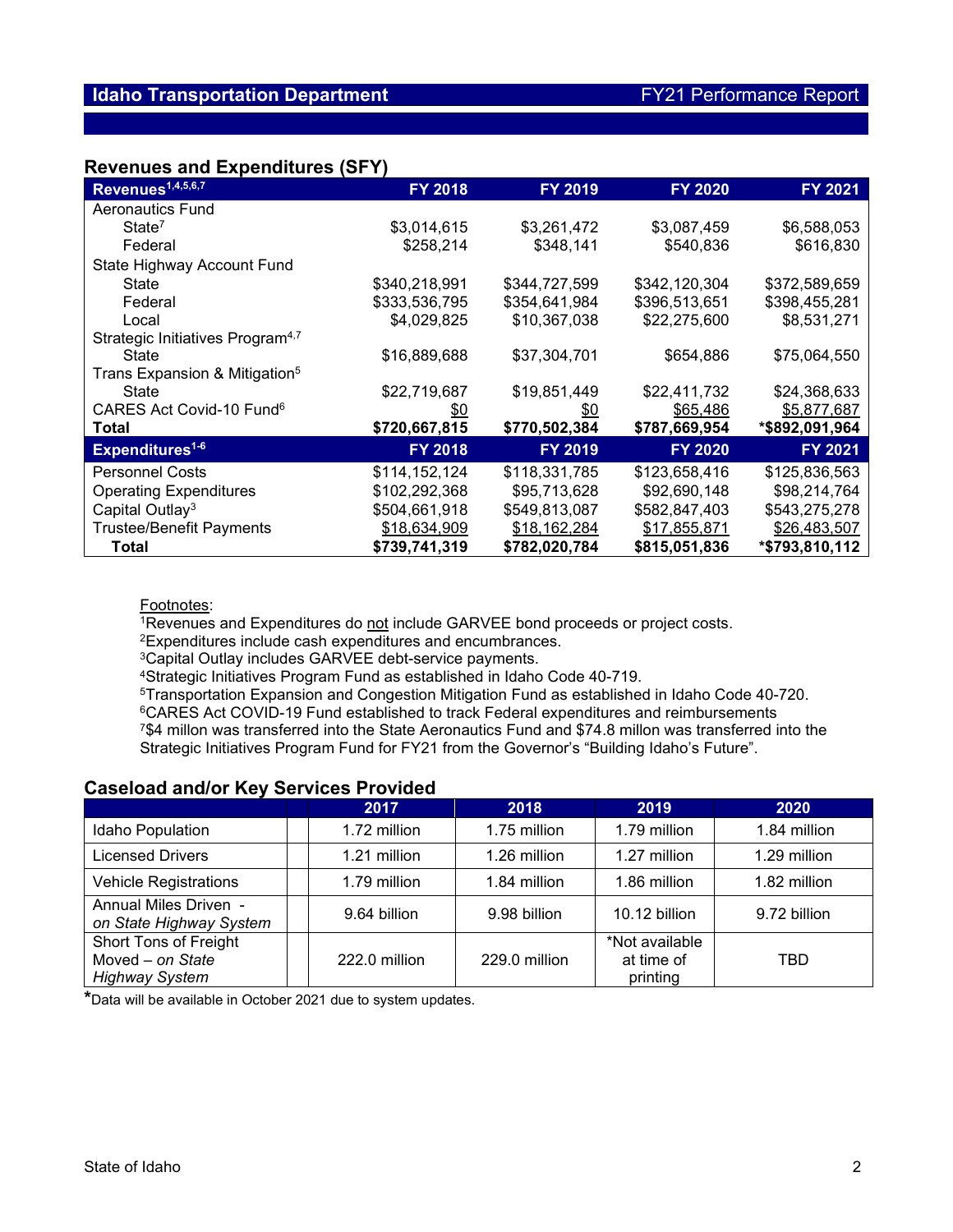#### **Licensing Freedom Act**

Agencies who participate in licensure must report on the number of applicants denied licensure or license renewal and the number of disciplinary actions taken against license holders. Additionally, we have begun tracking complaints against the department for each license type described below. We are tracking dates, license type, nature of the complaint (cost, requirements, timeliness, etc.), customer contact info, and applicable additional details. We have not historically tracked this information, but we rarely receive complaints regarding the restrictiveness of licensing. In accordance with the principles of the Licensing Freedom Act, we strive to assist and support Idaho business owners to promote economic opportunity.

**Notes:** Classes of Licenses are described in Idaho Code 49-1606. The following classes in this chart do not contain separate counts because they are classified under a broader license class.

- 1. **Distributor Branch** and **Factory Branch** are accounted for under **Distributor.**
- 2. **Distributor Branch Representative** and **Factory Branch Representative** are accounted for under **Distributor Representative.**

|                                                        | <b>FY 2018</b>                      | FY 2019  | <b>FY 2020</b> | <b>FY 2021</b> |  |  |  |
|--------------------------------------------------------|-------------------------------------|----------|----------------|----------------|--|--|--|
| <b>VEHICLE - DEALER</b>                                |                                     |          |                |                |  |  |  |
| <b>Total Number of Licenses</b>                        | 1,182                               | 1,213    | 1,251          | 1,201          |  |  |  |
| Number of New Applicants Denied Licensure              | 0                                   | 0        | 0              | 2              |  |  |  |
| Number of Applicants Refused Renewal of a License      | 0                                   | 0        | 0              | 0              |  |  |  |
| <b>Number of Complaints Against Licensees</b>          | 179                                 | 80       | 141            | 213            |  |  |  |
| Number of Final Disciplinary Actions Against Licensees | 8                                   | 2        | 5              | 12             |  |  |  |
| <b>VEHICLE - DISTRIBUTOR</b>                           |                                     |          |                |                |  |  |  |
| <b>Total Number of Licenses</b>                        | 165                                 | 164      | 178            | 157            |  |  |  |
| Number of New Applicants Denied Licensure              | 0                                   | 0        | 0              | 0              |  |  |  |
| Number of Applicants Refused Renewal of a License      | $\Omega$                            | $\Omega$ | $\Omega$       | $\Omega$       |  |  |  |
| Number of Complaints Against Licensees                 | 0                                   | 0        | 0              | 0              |  |  |  |
| Number of Final Disciplinary Actions Against Licensees | 0                                   | 0        | 0              | 0              |  |  |  |
|                                                        | <b>VEHICLE - DISTRIBUTOR BRANCH</b> |          |                |                |  |  |  |
| <b>Total Number of Licenses</b>                        | N/A                                 |          |                | N/A            |  |  |  |
| Number of New Applicants Denied Licensure              |                                     |          |                |                |  |  |  |
| Number of Applicants Refused Renewal of a License      |                                     |          |                |                |  |  |  |
| <b>Number of Complaints Against Licensees</b>          |                                     |          |                |                |  |  |  |
| Number of Final Disciplinary Actions Against Licensees |                                     |          |                |                |  |  |  |
| <b>VEHICLE - DISTRIBUTOR BRANCH REPRESENTATIVE</b>     |                                     |          |                |                |  |  |  |
| <b>Total Number of Licenses</b>                        | N/A                                 |          |                | N/A            |  |  |  |
| Number of New Applicants Denied Licensure              |                                     |          |                |                |  |  |  |
| Number of Applicants Refused Renewal of a License      |                                     |          |                |                |  |  |  |
| Number of Complaints Against Licensees                 |                                     |          |                |                |  |  |  |
| Number of Final Disciplinary Actions Against Licensees |                                     |          |                |                |  |  |  |
| <b>VEHICLE - DISTRIBUTOR REPRESENTATIVE</b>            |                                     |          |                |                |  |  |  |
| <b>Total Number of Licenses</b>                        | 547                                 | 567      | 496            | 500            |  |  |  |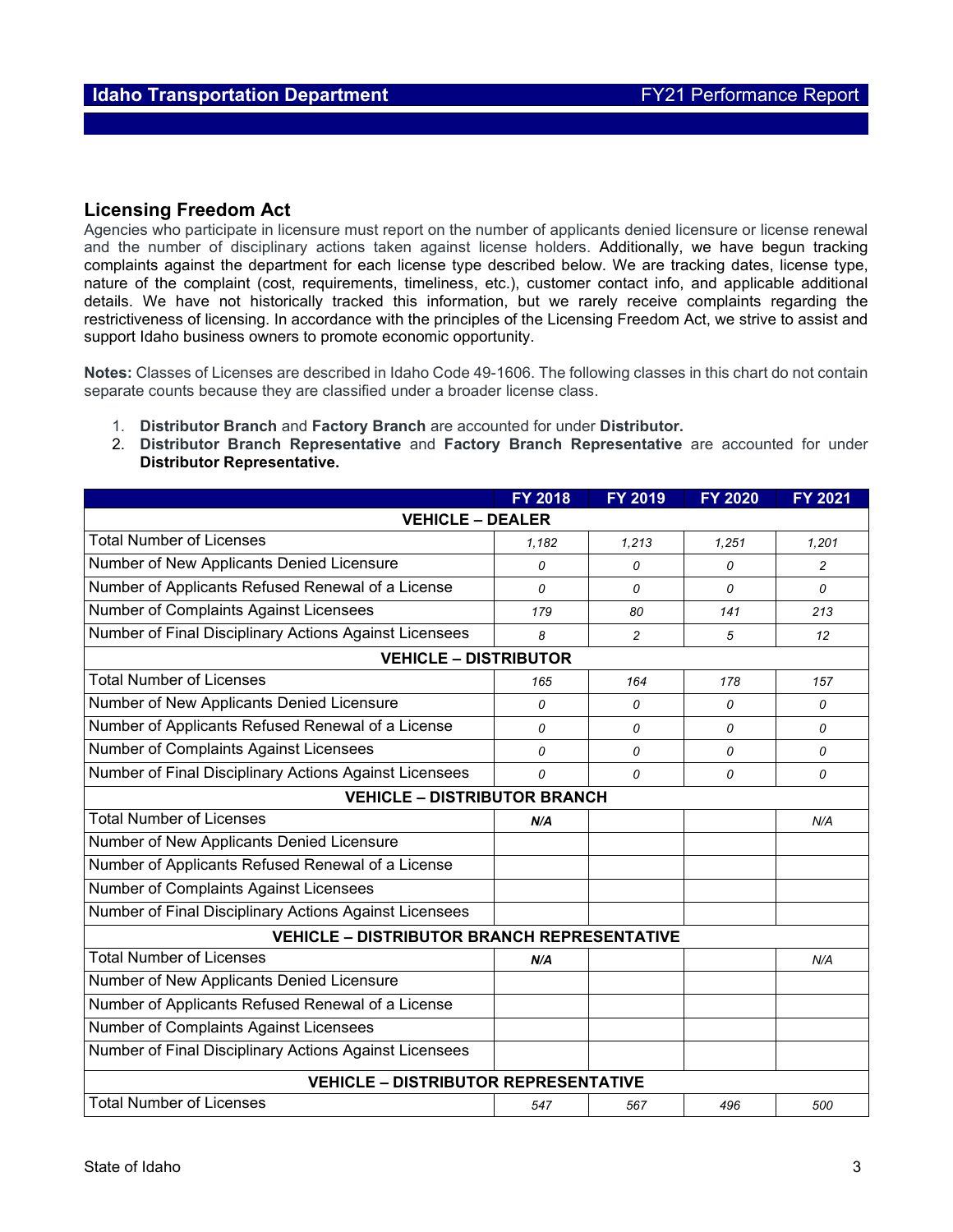## **Idaho Transportation Department FY21 Performance Report**

|                                                        | FY 2018      | FY 2019 | <b>FY 2020</b> | FY 2021 |  |  |  |
|--------------------------------------------------------|--------------|---------|----------------|---------|--|--|--|
| Number of New Applicants Denied Licensure              | 0            | 0       | 0              | 0       |  |  |  |
| Number of Applicants Refused Renewal of a License      | 0            | 0       | 0              | 0       |  |  |  |
| <b>Number of Complaints Against Licensees</b>          | 0            | 0       | $\Omega$       | 0       |  |  |  |
| Number of Final Disciplinary Actions Against Licensees | 0            | 0       | 0              | 0       |  |  |  |
| <b>VEHICLE - FACTORY BRANCH</b>                        |              |         |                |         |  |  |  |
| <b>Total Number of Licenses</b>                        | N/A          |         |                | N/A     |  |  |  |
| Number of New Applicants Denied Licensure              |              |         |                |         |  |  |  |
| Number of Applicants Refused Renewal of a License      |              |         |                |         |  |  |  |
| Number of Complaints Against Licensees                 |              |         |                |         |  |  |  |
| Number of Final Disciplinary Actions Against Licensees |              |         |                |         |  |  |  |
| <b>VEHICLE - FACTORY BRANCH REPRESENTATIVE</b>         |              |         |                |         |  |  |  |
| <b>Total Number of Licenses</b>                        | N/A          |         |                | N/A     |  |  |  |
| Number of New Applicants Denied Licensure              |              |         |                |         |  |  |  |
| Number of Applicants Refused Renewal of a License      |              |         |                |         |  |  |  |
| Number of Complaints Against Licensees                 |              |         |                |         |  |  |  |
| Number of Final Disciplinary Actions Against Licensees |              |         |                |         |  |  |  |
| <b>VEHICLE - MANUFACTURER</b>                          |              |         |                |         |  |  |  |
| <b>Total Number of Licenses</b>                        | 62           | 56      | 52             | 75      |  |  |  |
| Number of New Applicants Denied Licensure              | 0            | 0       | 0              | 0       |  |  |  |
| Number of Applicants Refused Renewal of a License      | 0            | 0       | 0              | 0       |  |  |  |
| Number of Complaints Against Licensees                 | 0            | 0       | 0              | 0       |  |  |  |
| Number of Final Disciplinary Actions Against Licensees | 0            | 0       | 0              | 0       |  |  |  |
| <b>VEHICLE - MANUFACTURER REPRESENTATIVE</b>           |              |         |                |         |  |  |  |
| <b>Total Number of Licenses</b>                        | 127          | 121     | 163            | 190     |  |  |  |
| Number of New Applicants Denied Licensure              | 0            | 0       | 0              | 0       |  |  |  |
| Number of Applicants Refused Renewal of a License      | 0            | 0       | 0              | 0       |  |  |  |
| Number of Complaints Against Licensees                 | 0            | 0       | 0              | 0       |  |  |  |
| Number of Final Disciplinary Actions Against Licensees | $\Omega$     | 0       | 0              | 0       |  |  |  |
| <b>VEHICLE - SALESMAN</b>                              |              |         |                |         |  |  |  |
| <b>Total Number of Licenses</b>                        | 6,000-7,000  | 6,661   | 6,551          | 6,273   |  |  |  |
| Number of New Applicants Denied Licensure              | 1            | 0       | 0              | 0       |  |  |  |
| Number of Applicants Refused Renewal of a License      | 0            | 0       | 0              | 0       |  |  |  |
| Number of Complaints Against Licensees                 | 0            | 0       | 0              | 0       |  |  |  |
| Number of Final Disciplinary Actions Against Licensees | $\mathbf{1}$ | 0       | 0              | 0       |  |  |  |
| <b>VEHICLE - WHOLESALE DEALER</b>                      |              |         |                |         |  |  |  |
| <b>Total Number of Licenses</b>                        | 44           | 36      | 28             | 33      |  |  |  |
| Number of New Applicants Denied Licensure              | 0            | 0       | 0              | 0       |  |  |  |
| Number of Applicants Refused Renewal of a License      | 0            | 0       | 0              | 0       |  |  |  |
| Number of Complaints Against Licensees                 | 0            | 0       | 0              | 0       |  |  |  |
| Number of Final Disciplinary Actions Against Licensees | 0            | 0       | 0              | 0       |  |  |  |